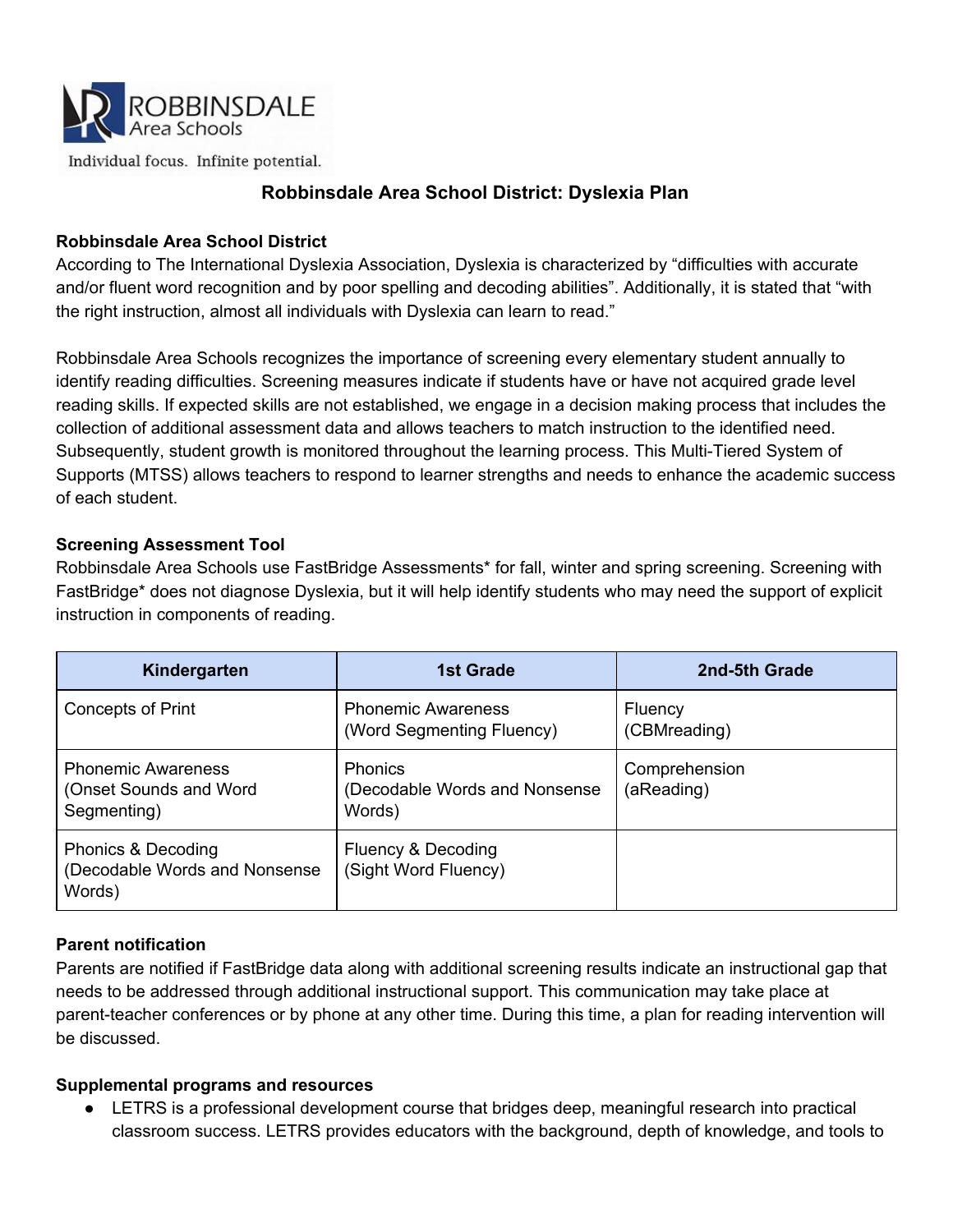teach language and literacy skills to every student. LETRS can be used regardless of the literacy program in use.

- PRESS (Path to Reading Excellence in School Sites)-Used in both large and small group settings for students who need additional support or explicit instruction on phonological awareness, phonics, fluency, vocabulary, or comprehension. The interventions are scripted and sequential.
- FAST Interventions-Used in both large and small groups of settings. Interventions target phonemic awareness, phonics, fluency, vocabulary and comprehension.
- West Virginia Reading First Explicit Phonics Lessons-Used in both large and small group settings for students needing explicit instruction on phonics. The lessons are based on skill.
- Leveled Literacy Interventions (LLI) Used in small groups for students who need extra support to achieve grade-level competencies; provides explicit instruction on phonological awareness, phonics, fluency, vocabulary, reading comprehension, oral language skills, and writing; helps teachers match students with texts of progressing difficulty and deliver systematic lessons targeted to a student's reading ability.
- Sonday System Used for small group instruction. Orton Gillingham methods and strategies providing multisensory reading instruction to students; the focus of each lesson is reading, writing and spelling. The interventions are scripted and sequential.

# **Progress Monitoring**

Students who are receiving intervention support to acquire grade level reading skills are monitored bi-weekly to document growth and response to intervention being provided. If a student is progressing, the instruction continues until the students reaches their grade level benchmark. If a student is not making the expected progress, the instruction is adjusted to impact student progress. At this point, additional data points along with child and family history information is collected to drive decision making for next steps.

## **Referral to Special Education**

In Robbinsdale, we strive to meet diverse learning needs through our general education system utilizing the Multi-Tiered System of Support. This framework ensures that learning needs are being defined and addressed quickly through our general education instructional opportunities. When students demonstrate persistent, learning needs that may reflect a disability and these needs lead to a gap between the student's performance and grade-level expectations, a special education assessment is considered. This process does not necessarily "rule out" a disability, but it does allow educators to determine if the students pattern of learning matches the state criteria for having an educational disability. This is different than a medical diagnosis. If a student is determined to have a disability, a team of professionals will work with the student's family to develop an Individual Education Plan to define the appropriate instructional plan to allow the student to continue to progress on their identified goals and in the general education curriculum.

## **Additional Information**

Robbinsdale School District does not formally diagnose dyslexia. Our screening process and ongoing progress monitoring of student performance provides us with the information we need to identify missing or under-developed reading skills associated with dyslexia and helps to design and implement the appropriate instructional match to develop those skills. If your child has received a dyslexia diagnosis from an outside agency, please inform the classroom teacher. This information will assist the teacher in designing an appropriate plan for instructional support. The plan may include additional instructional support in the classroom, adding support through one of our supplemental reading programs, or additional assessment to better understand the learning need. Teacher-Family communication is a critical component of this process.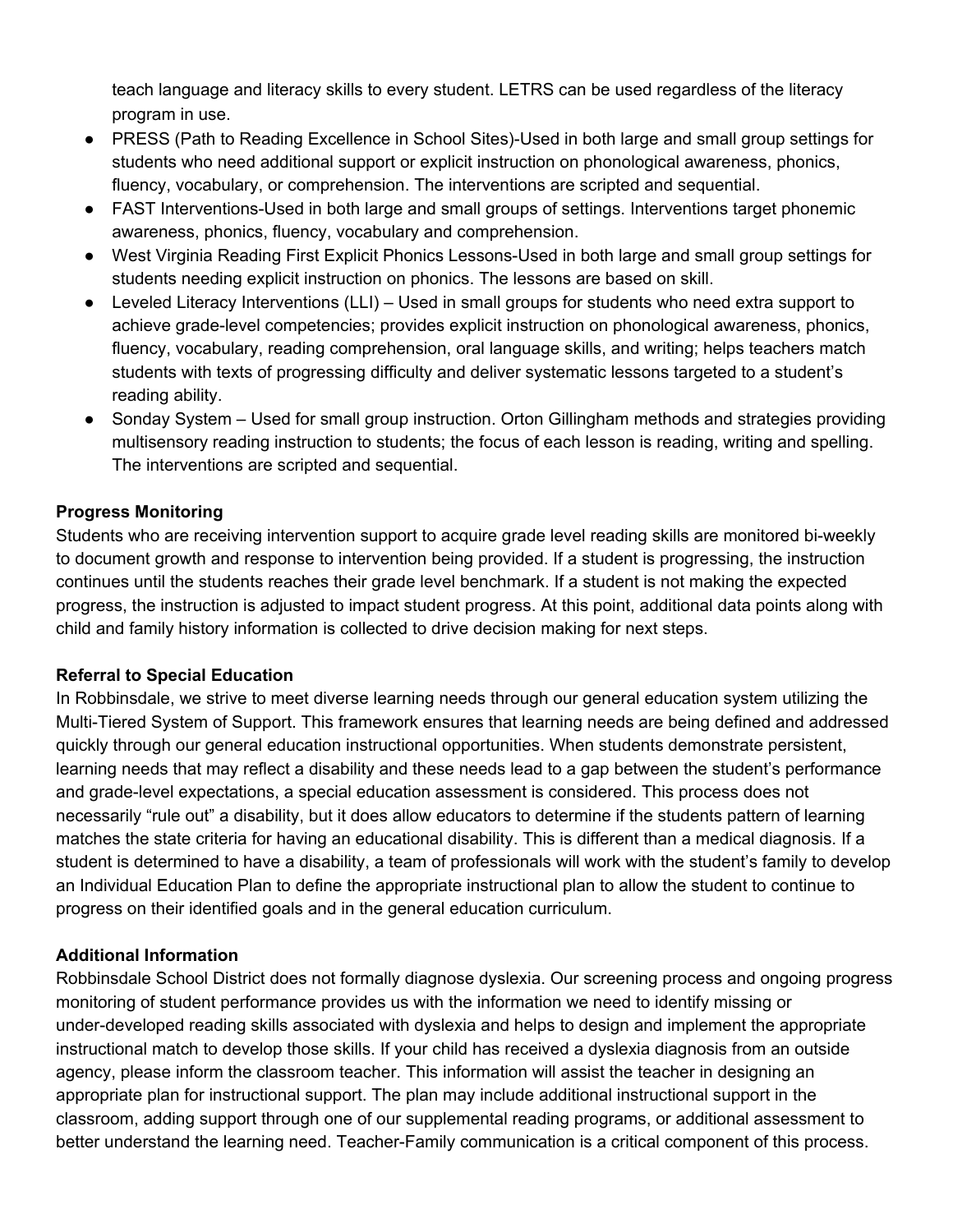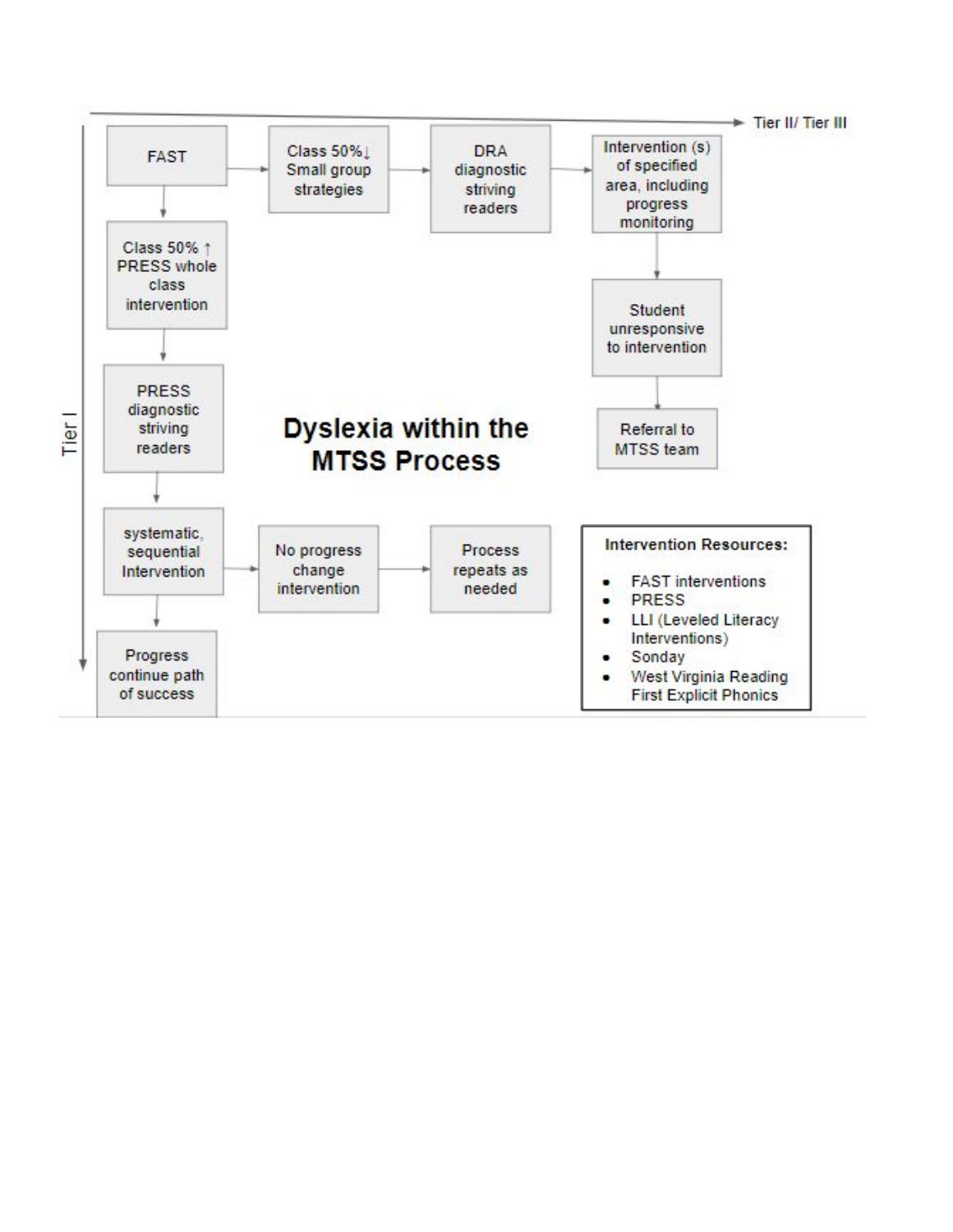